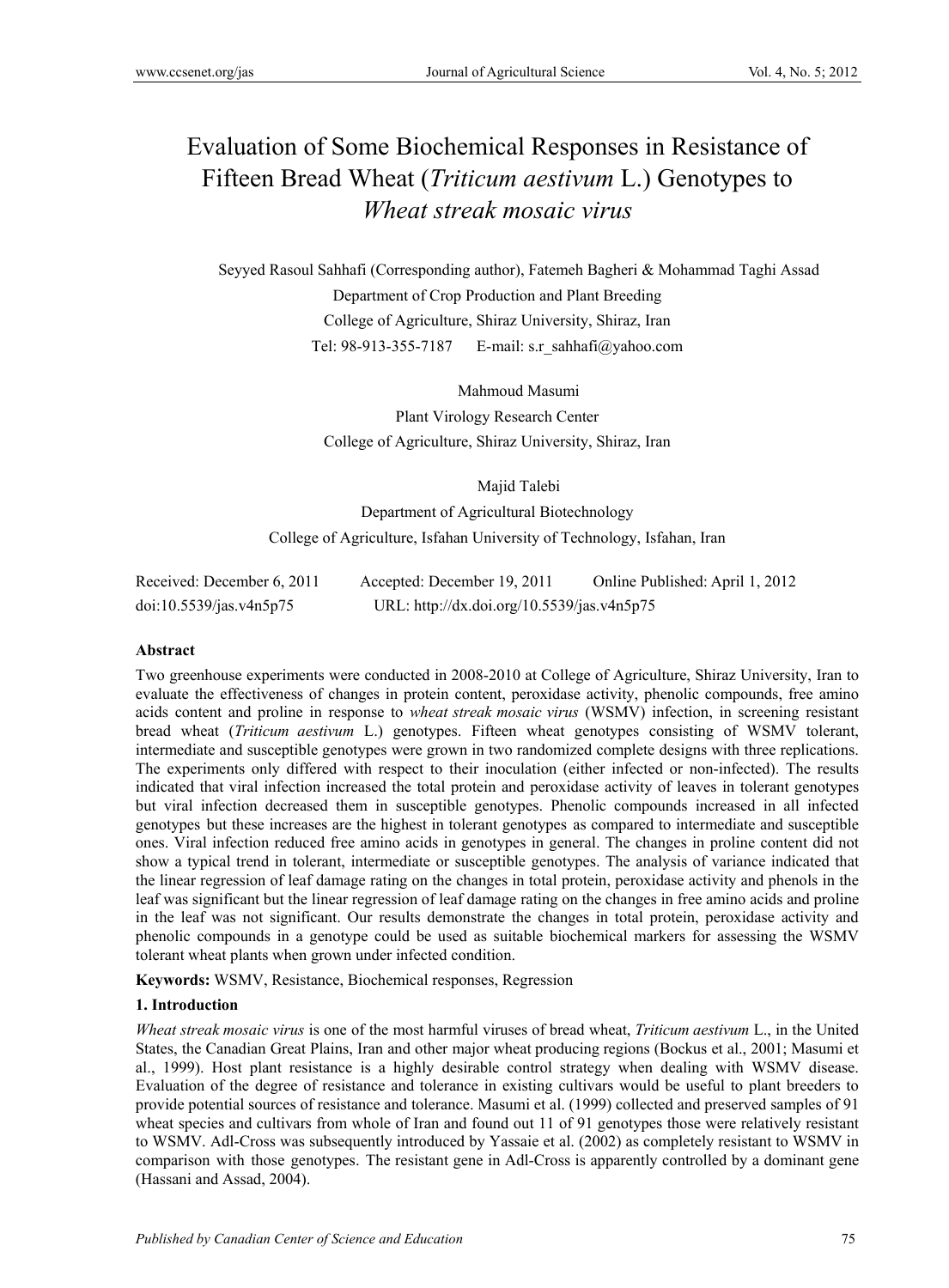Plant organisms possess a complex set of defense mechanisms for preventing unfavorable interactions with other living organisms or for reducing negative effects of such interactions (Talarczk and Hennig, 2001). When a plant recognizes an invading pathogen, active defense mechanisms are induced which can include a hypersensitive response, accumulation of antimicrobial phytoalexins, synthesis of hydrolyses and pathogenesis-related proteins, reinforcement of cell walls through callose deposition and lignification, and activation of defense-related genes (Hammond-Kosack and Jones, 1996). Defense mechanisms in a susceptible plant are induced more slowly than those of a resistant plant, and the time required to induce a variety of defense responses appears to be a key factor resulting in a resistant phenotype (Yang et al., 1997).

Pathogenesis-related proteins (PRs) have been defined as plant proteins that are induced in pathological or related situations (Van Loon et al., 1994). Constitutive expression of individual PRs in transgenic plants can lead to reduced pathogen growth and symptom expression, consistent with a role of PRs in the expression of acquired resistance (Ryals et al., 1994).

There is an increasing evidence that, in some cases, constitutively expressed genes encoding enzymes associated with normal plant metabolism also play critical roles in the induction of plant defenses against pathogens (Eckardt, 2003). Polyphenol oxidase and peroxidase, the enzymes involved in the oxidation of phenols to more toxic quinines, are known to increase in several infected plants (Bajaj et al., 1983). Peroxidases are involved in the oxidation of phenolic compounds in cell walls, polymerization of lignin and suberin, and in several other oxidation processes (Fossdal et al., 2001).

Phenolics are well-known antifungal, antibacterial and antiviral compounds occurring in plants (Sivaprakasan and Vidhyasekaran, 1993). According to Matern and Kneusal (1988), the first step of the defense mechanism in plants involves a rapid accumulation of phenols at the infection site, which restricts or slows the growth of the pathogen. Phenols are found in plants in the forms of glycosides, which act as mobilized defense system can be translocated by plants and enzymatically converted into defensive substance at the site of attack (Shahida et al., 2001).

Plant amino acid biosynthetic pathways lead to the production of various secondary products that function as growth regulators, in defense against pathogens and other environmental stresses, and as structural components (Kutchan, 1995).

Rapid accumulation of free proline is also a typical response to stress and when plants are exposed to stress, many plants accumulate high amounts of proline, in some cases several times the sum of all other amino acids (Mansour et al., 2000). The role of proline in protection of cell membranes against stress injury has been discussed by Mansour et al. (1998).

This present work was conducted to evaluate the effectiveness of changes in protein content, peroxidase activity, phenol compounds, free amino acids content and proline content in response to wheat streak mosaic virus infection, in screening resistant bread wheat (*Triticum aestivum* L.) genotypes.

# **2. Materials and Methods**

Two experiments were conducted in 2008-2010 at the greenhouse of College of Agriculture, Shiraz University, at Badjgah (Iran). Fifteen hexaploid wheat genotypes obtained from Fars Agricultural and Natural Resource Research Center, Zarghan, (Iran) were used in both experiments. According to the ranking proposed by the Masumi et al. (1999), five WSMV tolerant genotypes (M-73-6, Adl-Cross, Chamran, M-75-6 and C-73-20), five intermediate (Niknejad, Falat, Sardari, Karoon dar kavir and Alvand) and five WSMV susceptible genotypes (Darab, Roshan, Shiraz, Sabalan and Marvdasht) were used. Genotypes were planted in two pot experiments using randomized complete designs each with three replications. The two experiments differed with respect to their inoculation (either infected or non-infected): Seedlings in first experiment were inoculated with WSMV ten days after planting, while seedlings in second experiment served as control. Plants were grown in growth chamber at 25/20ْ C day/night. The WSMV isolate used in this study was the same as that used by Yassaie et al. (2002) in screening experiments. Wheat genotypes were mechanically inoculated by spraying the plants with a mixture of Carborundum and diluted sap from WSMV infected plants. Plants were inoculated at two to three-leaf stages.

Eight days after inoculation, leaves of each seedling in the two experiments were harvested, weighed and frozen at -70ْ C for later assessment of protein, peroxidase activity, phenolic compound, free amino acids and proline. The leaf tissue (about 0.5 g fresh weights) was homogenized using mortar and pestle in 2 ml of extraction buffer (pH 8.0) containing 1 ml of 50 mM Tris-HCl, pH 8.0 at  $25^\circ$  C, 10 mM MgCl<sub>2</sub>, 2.5 mM dithioerythritol and 10% glycerol (v/v). The homogenate was centrifuged in a refrigerated centrifuge at 1000 g for 20 minutes at 4ْ C. The resulting supernatant was used for analysis of protein, peroxidase activity and free amino acids assay.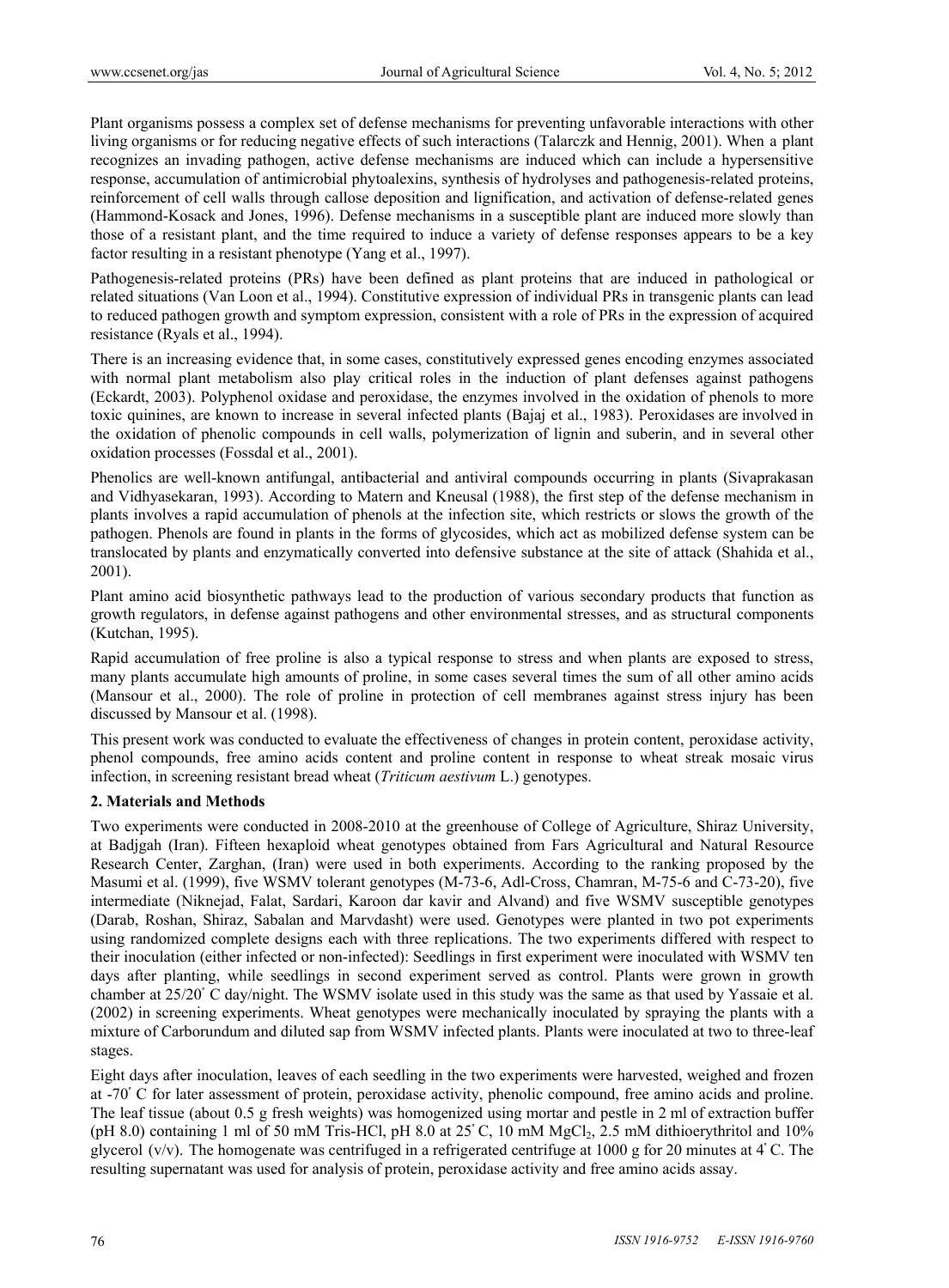Total Protein content was determined spectrophotometrically at 595nm, using comassie blue G 250 as a protein binding dye (Bradford, 1976). Bovine serum albumin (BSA) was used as a protein standard.

Peroxidase activity was determined as described by Poll et al. (1994). Enzyme extracts (50 μl) were mixed with 5 ml extraction buffer (100 mM KH<sub>2</sub> PO<sub>4</sub>/K<sub>2</sub>HPO<sub>4</sub> pH 7), containing 20 mM Guaiacol and 10 mM H<sub>2</sub>O<sub>2</sub>. Peroxidase activities were determined spectrophotometrically at 436nm.

Extraction and determination of free phenolics were carried out according to Campbell and Ellis (1992) and Julkunen-Tiitto (1985), respectively. A quantity of 50 g of each powdered leaf material was extracted and soaked in 2 volumes of 50% of methanol at 80 $\degree$ C for 1.5 h. The extracted material was centrifuged, the supernatant was taken and methanol was evaporated under suction. The supernatant was used for measuring phenolic content. The phenolic content was determined using the Folin-Ciocalteau reagent and a spectrophotometer at 725 nm.

Total free amino acids were determined using the method described by Yemm and Cocking (1955) and measured by a spectrophotometer at 520 nm. Total free amino acids were expressed as milligrams of glycine per gram of fresh weight.

Extraction and determination of proline was performed according to the method of Bates et al. (1973). Leaf samples (1 g) were extracted with 3% sulphosalicylic acid. Extracts (2 ml) were held for 1 h in boiling water by adding 2 ml ninhydrin and 2 ml glacial acetic acid, after which cold toluene (4 ml) was added. Proline content was measured by a spectrophotometer at 520 nm.

WSMV damage symptoms was assessed using the damage rating determined by Masumi *et al*. (1999) and based on symptoms observed on lower leaves and systemic spread of the virus to upper leaves 9 to 10 weeks after inoculation. For symptomatology, the lower four to five leaves were rated on a scale of 0 to 7. Seedlings showing chlorotic spots without streaking and leaf rolling were considered tolerant while those developed some mosaic but very little yellowing and stunting were grouped as intermediate. Other genotypes exhibited extremely mosaics and severe yellowing, stunting and leaf rolling were counted as susceptible.

Statistical analysis were carried out with the program SAS (SAS Institute, Carry, NC, U.S.A., Version 6.06). Differences among mean protein content, peroxidase activity, phenolic compounds, free amino acids content and proline changes were analyzed using *t* test. The regression of damage rating on each five Biochemical responses under non-infected and infected conditions was also determined.

# **3. Results and Discussion**

# *3.1 Symptom Severity of Wheat Genotypes*

The range and mean of WSMV damage rating of all genotypes are showed in Table 1. Symptoms of WSMV were not observed at any time in non-infected controls. Typical yellowing and streak mosaic symptoms had developed in inoculated plants by approximately 2 weeks after inoculation, while mild to severe symptoms were observed as the season progressed.

# *3.2 Leaf Protein Content*

The leaf protein content of genotypes in non-infected and infected conditions is given in Table 1. Results indicate that total protein content apparently discriminated between WSMV tolerant, intermediate and susceptible genotypes in both conditions. Susceptible genotypes, on the average showed the lowest protein content than intermediate and tolerant genotypes at non-infected condition. The highest protein content at non-infected condition was belonged to tolerant genotypes: Chamran and M-73-6 while, susceptible genotypes: Marvdasht and Shiraz showed the lowest amount. However, infection increased total protein in resistant and intermediate genotypes, significantly. On the other hand, susceptible genotypes showed a significant reduction of leaf protein content. The tolerant genotypes: Chamran, Adl-Cross and M-73-6 had the highest amount of protein content at infected condition while susceptible genotypes: Marvdash, Shiraz and Roshan had the lowest amount. This is in agreement with the results obtained by others (Hosseini Nezhad et al., 2008; Zinati, 2009). The linear relationship between leaf damage rating on the changes in leaf protein content was significant (Table 2). The pathogenesis-related proteins (PRs), defined as proteins coded for by the host plant and are also induced systemically, were associated with the development of systemic acquired resistance against further infection by fungi, bacteria and viruses. Induction of PRs has been found in many plant species belonging to various families, suggestive of a general role for these proteins in adaptation to biotic stress conditions (VanLoon and Van Strien, 1999).

Accumulation of the pathogenesis-related proteins represents the major quantitative change in protein composition that occurs in non-inoculated plant parts that, upon challenge, exhibit acquired resistance (Van Loon, 1997). In addition to pathogenesis-related proteins, small peptides with antimicrobial activity, such as thionins, defensins and lipid transfer proteins, also accumulate in infected plants and are probably components of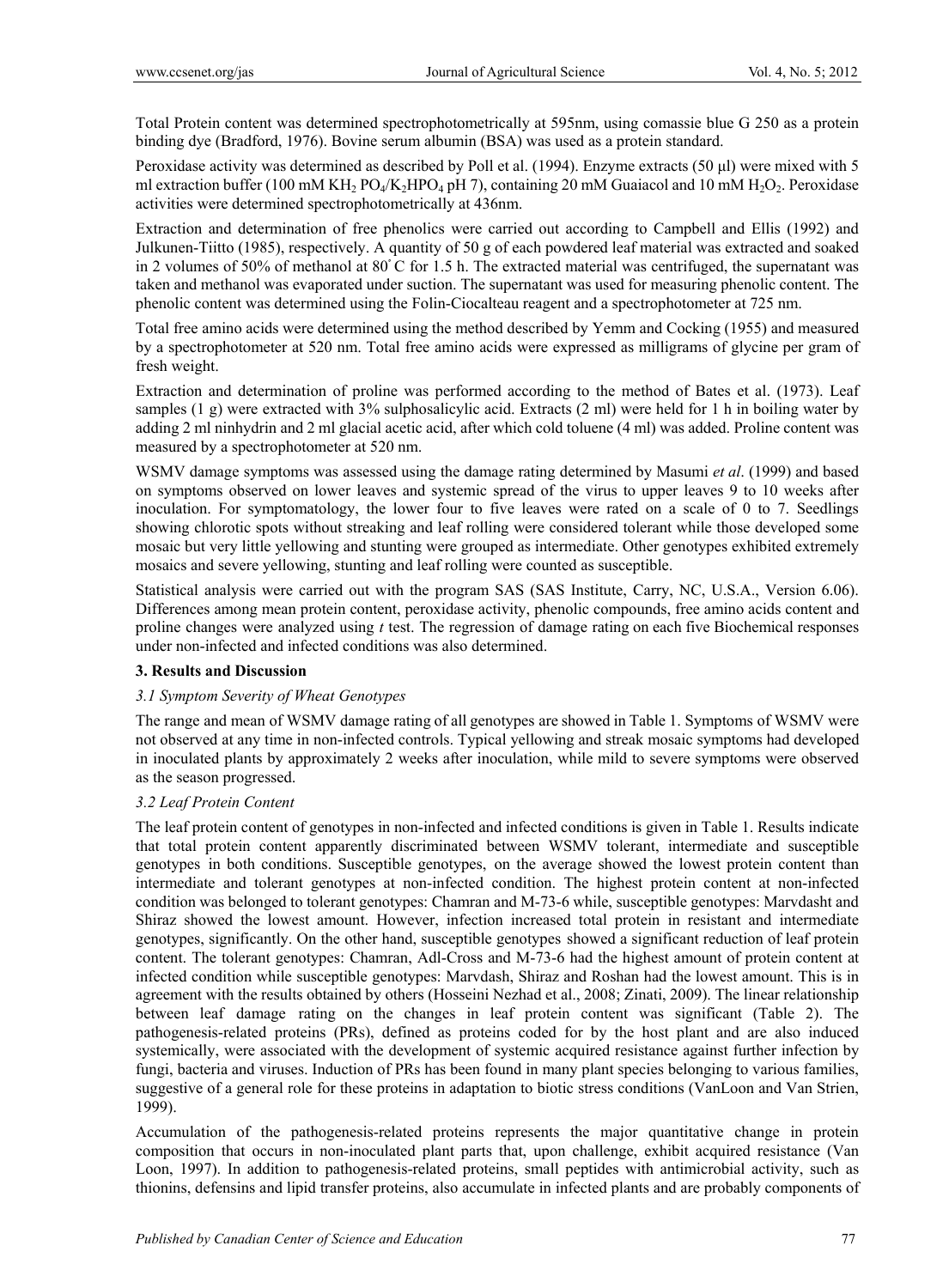the induced defense system (Fritig et al., 1998). So the changes in total protein contents can provide the guidelines in screening of high tolerant plants to WSMV.

#### *3.3 Peroxidase Activity*

Peroxidase activities of genotypes in non-stress and stress conditions are given in Table 1. The variation in peroxidase activities between tolerant, intermediate and susceptible genotypes in both conditions was similar to those of leaf protein content. The highest enzyme activities were observed in Adl-Cross, Chamran and M-73-6, while Niknejad, Karoon dar kavir and Roshan produced the lowest amount at non-infected condition. Chamran, Adl-Cross and M-73-6 had the highest POD activity at infected condition. while Marvdash, Shiraz and Sabalan had the lowest amount. The peroxidase activity of WSMV tolerant genotypes were, on the average, higher than those of intermediate and susceptible ones in all conditions, indicating that it was an effective technique in screening resistant genotypes. Other investigators (Hosseini Nezhad et al., 2008; Zinati, 2009) also reported that WSMV resistant cultivars had higher peroxidase activity as compared to susceptible ones. The regressions of leaf damage rating on the changes in peroxidase activity were significant (Table 2). Galletti and Burzi (2003) found out that in sugar beet (*Beta vulgaris*) the resistant cultivars to *Cercospora beticola* (a sugar beet necrotrophic pathogen) always showed peroxidase activity significantly higher than the susceptible ones. Peroxidase is important in defense mechanism against pathogens, through its role in the oxidation of phenolic compounds to quinines, causing increasing antimicrobial activity. It is showed that peroxidase may be directly involved in stopping pathogen development (Shimizu *et al.,* 2006); accelerating the cellular death of cells close to the infection site, preventing the advance of infection and/or by generating a toxic environment, which will inhibit the growth of the pathogen inside the cells (Bi and Felton, 1995). Peroxidase enzyme probably affects synthesis of compounds effective in conferring resistance. This indicates that the changes in peroxidase activity might be a good trait for selecting resistant wheat genotypes to WSMV.

#### *3.4 Free Phenolic Compounds Content*

The mean phenolic compounds for non-infected and infected conditions are showed in Table 1. Genotypes did not differ significantly in respect to free phenolic compounds under non-infected conditions, however the differences were significant under stress conditions and this emphasized the different responses of genotypes to infected conditions. There was significant increase in phenolic compounds concentration in all genotypes under stress condition but these increases are the highest in tolerant genotypes as compared to intermediate and susceptible genotypes. The tolerant genotypes: Chamran, Adl-Cross and M-73-6 produced the highest phenolic compounds when compared with other genotypes. Hosseini Nezhad et al. (2008) reported that synthesis of phenolic compounds was higher in Adl-Cross (tolerant genotypes) as compared with that in Marvdasht (susceptible one) in infected conditions. Zinati (2009) emphasized on these results and also demonstrated that temperature above 32°C decreased phenolic compounds in Adl-Cross. The analysis of variance indicated that the linear regression of leaf damage rating on the changes in free phenol compounds content in the leaf was significant (Table 2). Phenolic compounds were suggested to be one component of many others that affect the resistance of cereals to *Fusarium wilt* and principally concentrated in the outer layers of wheat where they can readily contribute to disease inhibition (Mandavia et al., 1997). Kofalvi and Nassuth (1995) also reported that WSMV influenced phenylpropanoid metabolism and the accumulation of phenolics as well as lignin in wheat. These results emphasize that phenolic compounds concentration could be adopted as selective criteria in preliminary stages of selection for tolerance to WSMV.

# *3.5 Free Amino Acid Content*

As shown in Table 1 viral infection reduced free amino acids in majority of genotypes significantly eight days from inoculation. Also, the content of free amino acids increased in some genotypes including Niknejad, Karoon dar kavair, Alvand, Darab and Sabalan but significant increase in free amino acids was only recorded in Alvand and Darab. As given in Table 2 the analysis of variance showed that the regression of leaf damage rating on the changes in the free amino acids in the leaf of wheat genotypes was not significant. Anwar (1986) also reported reduction of amino acids content of the infected tissue of sorghum and maize. Mogle and Mayee (1981) reported reduction of amino acids content in pearl millets. The decrease of free amino acids content may either be due to the utilization by the pathogen enzymatic degradation or have been utilized by the host plant for the defense mechanism (Bashhalah et al., 1984). Dasgupta et al. (2003) reported that many viruses need cysteine protease activity to process their own poly-proteins for their replication and propagation. The decrease in the above-mentioned free amino acids content might be due to the synthesis of this enzyme, the production of other protein structures and also replication of virus. From these findings it can be suggested that virus materials produced by the amino acids might be a reason for reduction in free amino acids content of leaves. These results may indicate that free amino acids content could not be adopted as selective trait in preliminary stages of selection for tolerance to WSMV.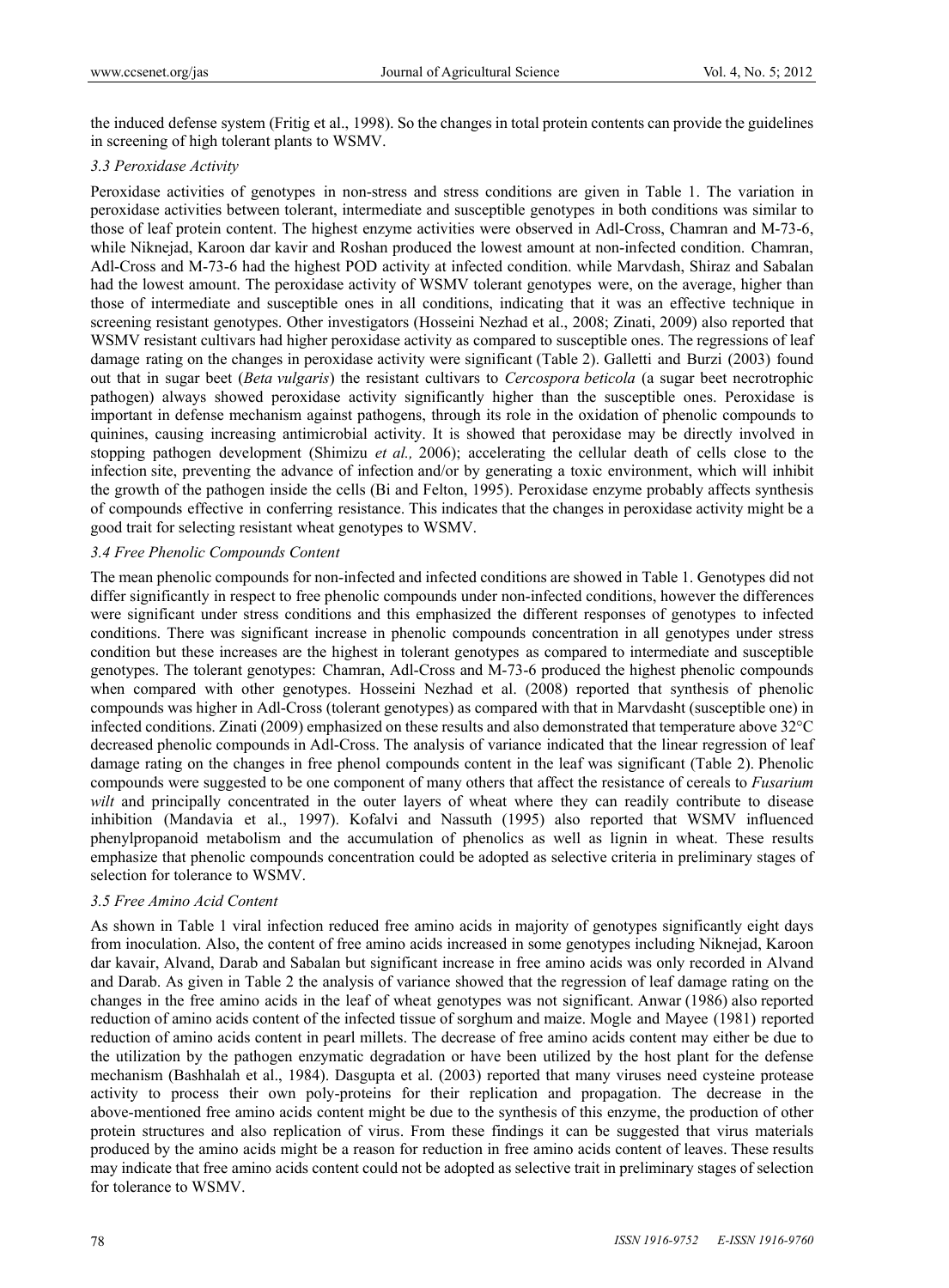# *3.6 Proline Content*

Proline contents of leaves are presented in Table 1. The results showed that proline contents of leaves increased in the majority of genotypes except in C-73-20, Niknejad and Falat. However, there was not variation between tolerant, intermediate and susceptible genotypes in regard to proline concentration under non-infected and infected conditions (Table 1). The analysis of variance showed that the linear relationship between leaf damage rating on the changes in leaf proline content was not significant as shown in Table 2. However, our findings disagree with the report by Hosseini Nezhad et al. (2008) who showed that the changes of proline content in WSMV tolerant and susceptible cultivars were not significant in both non-infected and infected conditions. Proline accumulation is a plant resistance mechanism to various stress factors, such as drought, salinity, low temperature and high temperature. In tolerant genotypes, a high accumulation of proline and little anomaly on chloroplast ultra-structure were observed (Cárdenas-Avila et al., 2006). Our results showed that proline accumulate in higher contents in infected conditions as compared to non-infected condition in all genotypes, therefore the accumulation of proline is not considered an indicator for selection of tolerant wheat plants to WSMV.

# **4. Conclusion**

Considering the results obtained it may be concluded that the changes in total protein content, peroxidase activity and phenolic compounds in a genotype are associated well with resistance to *wheat streak mosaic virus* in wheat genotypes. These biochemical responses could be used as suitable biochemical markers for assessing the WSMV tolerant wheat plants when grown under infected condition. For more reliability of results use of more genotypes are recommended in the future studies.

# **Acknowledgements**

We thank Fars Agricultural and Natural Resource Research Center, Zarghan, Iran, for providing the wheat seeds. We greatly appreciate Dr. Hooman Razi and Dr. Abbas Alemzade for their assistance in conducting the experiments.

# **References**

Anwar, M. N. (1986). Some chemical parameters of biodeterioration of host plant sorghum and maize due to infection by *Peronosclorospora sorghi*. *Phytopathology*, *71*, 12-19.

Bajaj, K.L., Arora, Y. K., & Mahajan, R. (1983). Biochemical differences in tomato cultivars resistant and susceptible to *Meloidogyne incognita*. Revue. *Nematology*, *6* (1), 143-154.

Bashalah, M.O., Sulaiman, A. A. A., & Mohammad, S. (1984). Metabolic changes in the leaves of *Solanum melongina* affected with *Alternaria tenuissima*. *Indian Phytopathology*, *37*, 46-51.

Bates, A.S., Waldren, R. P., & Teare, I. D. (1973). Rapid determination of free proline for water-stress studies. *Plant and soil*, *39*, 205-207. http://dx.doi.org/10.1007/BF00018060

Bi, J. L., & Felton, G. W. (1995). Foliar oxidative stress and insect herbivory: primary compounds, secondary metabolites and reactive oxygen species as components of induced resistance. *Journal of Chemical Ecology*, *21*, 1511-1530. http://dx.doi.org/10.1007/BF02035149

Bockus, W. W., Appel, J. A., Bowden, R. L., Fritz, A. K., Gill, B. S., Martin, T. J., Sears, R. G., Seifers, D. L., Brown-Guedira, G. L., & Eversmeyer, M. G. (2001). Success stories: Breeding for wheat disease resistance in Kansas. *Plant Disease*, 85, 453-461. http://dx.doi.org/10.1094/PDIS.2001.85.5.453.

Bradford, M. M. (1976). A rapid and sensitive method for the quantification of microgram quantities of protein utilizing the principles of protein-dye binding. *Analytical Biochemistry*, *72*, 247-254. http://dx.doi.org/10.1016/0003-2697(76)90527-3

Campbell, M. M., & Ellis, B. E. (1992). Fungal elicitor- mediated responses in pine cell cultures. *Planta*, 186: 409- 417. http://dx.doi.org/10.1007/BF00195322

Cárdenas-Avila, M. L., Verde-Star, J., Maiti, R. K., Foroughbakhch-P., R., Gámez-González, H., Martínez-Lozano, S., Núñez-González, M. A., García Díaz, G., Hernández-Piñero, J. L., & Morales-Vallarta, M. R. (2006). Variability in accumulation of free proline on in vitro calli of four bean (*Phaseolus vulgaris* L.) varieties exposed to salinity and induced moisture stress. *International Journal of Experimental Botany*, 75, 103-108.

Dasgupta, I., Malathi, V. G., & Mukherjee, S. K. (2003). Genetic engineering for virus resistance. *Current Science*, *84* (3), 341-354.

Eckardt, N. A. (2003). Viral defense and counter defense: A role for adenosine kinase in innate defense and RNA silencing. *Plant Cell*, 15, 2758-2761. http://dx.doi.org/10.1105/tpc.151211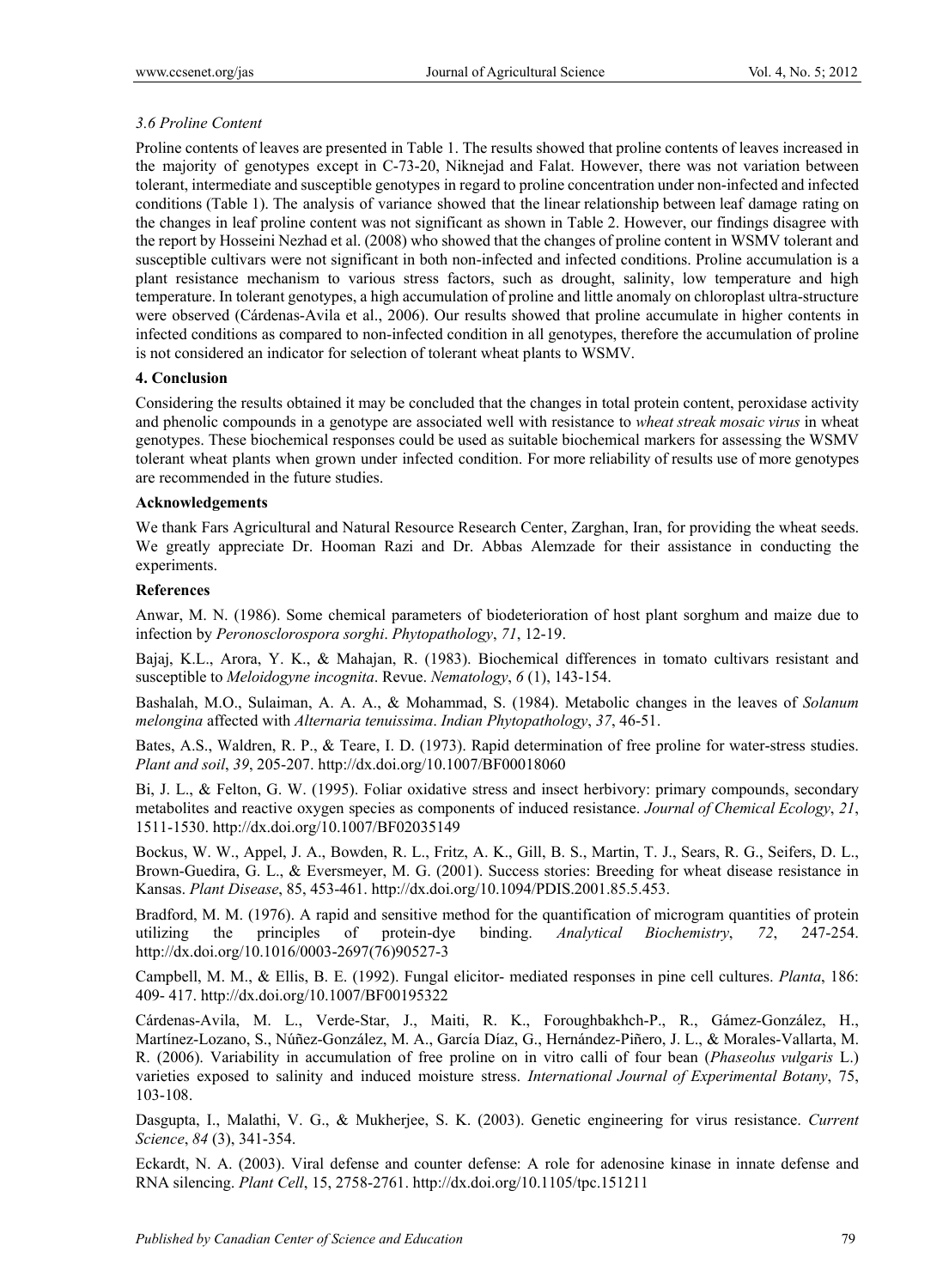Fossdal, C. G., Sharma, P., & Lonneborg, A. (2001). Isolation of the first putative peroxidase cDNA from a conifer and local and systemic accumulation of related proteins upon pathogen infection. *Plant Molecular Biology*, *47*, 423-435. http://dx.doi.org/10.1023/A:1011615328684.

Fritig, B., Heitz, T., & Legrand, M. (1998). Antimicrobial proteins in induced plant defense. *Current Opinion Immunology*, *10,* 16-22. http://dx.doi.org/10.1016/S0952-7915(98)80025-3

Galletti, S., & Burzi, P. L. (2003). Variation of peroxidase activity in sugar beet leaves infected with *Cercospora beticola* sacc. *Journal of Plant Patholoy*, *85* (4, Special issue), 275- 320.

Hammond-Kosack, K. E., & Jones, J. D. G. (1996). Resistance gene dependent plant defense response. *Plant Cell*, *8*, 1773–1791.

Hassani, F., & Assad, M. T. (2004). Inheritance and allelism of wheat streak mosaic virus resistance in two Iranian wheat lines. *Euphytica*, *140*, 213-216. http://dx.doi.org/10.1007/s10681-004-3284-y

Hosseini Nezhad, S. M., Assad, M. T., & Masumi, M. (2008). Evaluation of some biochemical factors in resistance to *Wheat Streak Mosaic Virus*. *The Scientific Journal of Agriculture*, *31*, 39-54.

Julkunen- Tiitto, R. (1985). Phenolic constituents in the leaves of northern willows: methods for the analysis of certain phenolics. *Journal of Agricultural and Food Chemistry*, *33*, 213-217. http://dx.doi.org/10.1021/jf00062a013

Kovalvi, S. A., & Nassuth, A. (1995). Influence of *Wheat Streak Mosaic Virus* infection on phenylpropanoid metabolism and the accumulation of phenolics and Lignin in Wheat. *Physiological and Molecular Plant Pathology*, *47*, 365-377. http://dx.doi.org/10.1006/pmpp.1995.1065

Kutchan, T. M. (1995). Alkaloid biosynthesis, the basis for metabolic engineering of medicinal plants. *Plant Cell*., *7*, 1059-1070.

Mandavia, M. K., Patel, C. M., Maravia, G. V., & Aramesw-aran, M. P. (1997). Role of phenolic compounds in resistance to *fusarium wilt* in chickpea. *Indian Journal of Agricultural Biochemistry*, *10* (1&2), 11-13.

Mansour, M. M. F. (1998). Protection of plasma membrane of anion epidermal cells by glycinbetaine and praline against NaCl stress. *Plant Physiology*, *36*, 767-772.

Mansour, M. M. F. (2000). Nitrogen containing compounds and adaptation of plants to salinity stress. *Biology Plantarum*, *43,* 491-500. http://dx.doi.org/10.1023/A:1002873531707

Masumi, M., Kamran, R., Shiravani, A., & Izadpanah, K. (1999). Reaction of wheat genotypes to *wheat streak mosaic virus* in Iran. *Iranian Journal of Plant Pathology*, *35*, 9-18.

Matern, U., & Kneusal, R. E. (1988). Phenolic compounds in plant disease resistance. *Phytopathogy*, *16*, 153-170.

Mogle, I. R., & Mayee, C. D. (1981). Comparative changes in reducing sugar, starch and free amino acids accompanying downy mildew infection in resistant, moderately resistant and susceptible leaves of Pearl millet. *Indian Journal of Mycology and Pathology*, *2*, 61-65.

Polle, A., Otter, T., & Seifert, F. (1994). Apoplastic peroxidases and lignification in needle of *Picea abies*. *Plant Physiolpgy, 106*, 53-60.

Ryals, J., Uknes, S., & Ward, E. (1994). Systemic acquired resistance. *Plant Physiology*, *104*, 1109–1112.

Shahida, S. P., Qaisrani, T. M., Bhutta, S., Riffat, P., & Naqvi, S. H. M. (2001). HPLC analysis of cotton phenols and their contribution in bollworm resistance. *OnLine Journal of Biological Sciences*, *1* (7), 587-590.

Shimizu, N., Hosogi, N., Hyon, G.S., Jiang, S., Inoue, K., & Park, P. (2006). Reactive oxygen species (ROS) generation and ROS induced lipid peroxidation are associated with plasma membrane modifications in host cells in response to *AK*-toxin 1 from *Alternaria alternate* Japanese pear pathotype. *Journal of General Plant Pathology*, *72*, 6-15. http://dx.doi.org/10.1007/s10327-005-0245-9

Sivaprakasan K., & Vidhyasekaran, P. (1993). Phenylalanine ammonia lyase gene for crop disease management. In: *Vidhyasekaran P, ed. Genetic Engineering, Molecular Biology and Tissue Culture for Crop Pest and Disease Management*. Delhi, India. pp: 113-122.

Talarczyk, A., & Hennig, J. (2001). Early defence responses in plants infected with pathogenic organism. *Cellular & Molecular Biology Letters*, *6,* 955-970.

Van Loon, L. C., Pierpoint, W. S., Boller, Th., & Conejero, V. (1994). Recommendations for naming plant pathogenesis protein. *Plant Molecular Biology Reporter*, *12*, 245-264. http://dx.doi.org/10.1007/BF02668748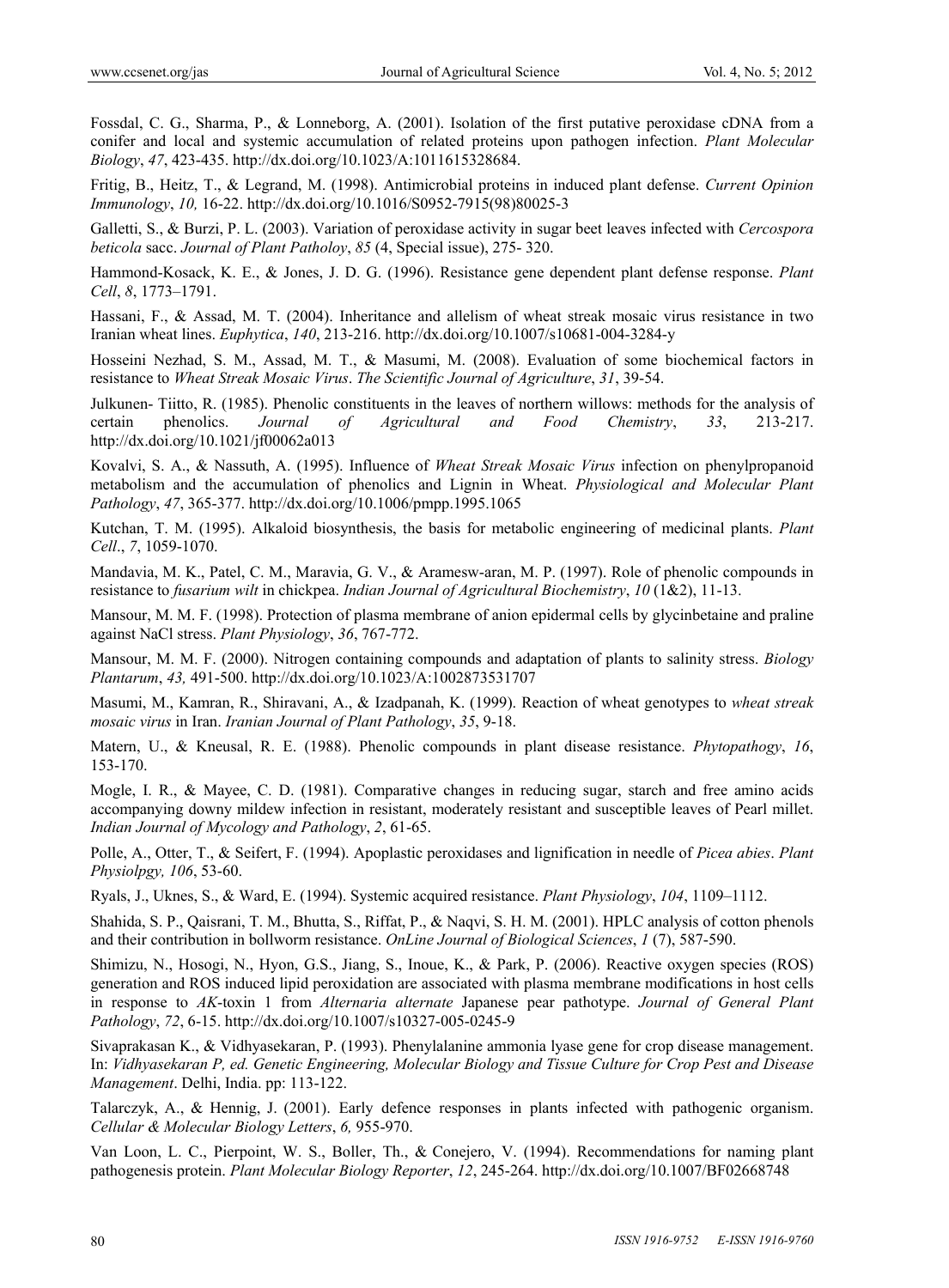Van Loon, L. C. (1997). Induced resistance in plants and role of pathogenesis-related proteins. *European Journal of Plant Pathology*, 103, 753-765. http://dx.doi.org/10.1023/A:1008638109140

Van Loon, L. C., & VanStrien, E. A. (1999). The families of pathogenesis-related proteins, their activities, and comparative analysis of PR-1 type proteins. *Physiological and Molecular Plant Pathology*, *55*, 85-97. http://dx.doi.org/10.1006/pmpp.1999.0213

Yang, Y., Shah, J., & Klessig, D. F. (1997). Signal perception andtransduction in plant defense responses. *Genes & Development*, *11,* 1621-1639. http://dx.doi.org/10.1101/gad.11.13.1621

Yassaie, M., Masumi, M., Amin, H., & Izadpanah, K. (2002). Evaluation of wheat streak mosaic virus response in commercial and native wheat ancestors. In: *Proceedings of the 15th Iranian Congress of Plant Pathology*, 7-11 Sep., University of Razi*,* Kermanshah, Iran. pp: 32.

Yemm, E. W., & Cocking, E. C. (1955). The determination of amino-acids with ninhydrin. Analyst, *80*, 209-213. http://dx.doi.org/10.1039/an9558000209

Zinati, Z. (2009). The effect of temperature on biochemical changes in inoculation period in resistant and susceptible bread wheat genotypes to *Wheat Streak Mosaic Virus*. M.Sc. Thesis. Shiraz University, Shiraz, Iran.

Table 1. Range and mean of WSMV damage rating and mean of total protein (mg  $g^{-1}$  fresh weight), peroxidase activity (μg g<sup>-1</sup> fresh weight), phenol content (μg g<sup>-1</sup> fresh weight), free amino acids content (μg g<sup>-1</sup> fresh weight) and proline content ( $\mu$ g g<sup>-1</sup> fresh weight), of fifteen wheat genotypes under non-infected and infected conditions

|                  |             | Range and mean           | Total               |            |            |             |            |
|------------------|-------------|--------------------------|---------------------|------------|------------|-------------|------------|
|                  |             | of WSMV damage           | protein             | Peroxidase | Phenol     | Amino acids | Proline    |
| Genotypes        |             | rating                   | content             | activity   | content    | content     | content    |
| M-73-6           | ${\bf N}$   |                          | 0.763               | 1.613      | 3.046      | 0.099       | 2.656      |
|                  | I           | $0 - 1 (0.78)$           | $1.036**$           | $2.320**$  | $4.743**$  | $0.088 *$   | $3.423**$  |
| Adl-Cross        | N           | $\overline{\phantom{a}}$ | 0.706               | 1.633      | 3.656      | 0.085       | 2.116      |
|                  | I           | $0 - 2(0.94)$            | $1.050**$           | $2.780**$  | $5.363**$  | $0.067**$   | 2.833**    |
| Chamran          | $\mathbf N$ | $\overline{\phantom{a}}$ | 0.913               | 1.633      | 3.596      | 0.117       | 2.413      |
|                  | I           | $0 - 2(1.08)$            | $1.143**$           | $2.466*$   | $5.773**$  | $0.107*$    | $2.990**$  |
| $M-75-6$         | N           | $\overline{\phantom{a}}$ | 0.553               | 1.493      | 3.146      | 0.070       | 2.506      |
|                  | I           | $0 - 2(1.33)$            | $0.686*$            | $2.036**$  | $3.846**$  | $0.056*$    | $3.323**$  |
| $C-73-20$        | $\mathbf N$ | $\overline{\phantom{a}}$ | 0.683               | 1.483      | 2.980      | 0.089       | 3.26       |
|                  | I           | $0 - 3(1.36)$            | $0.800*$            | $1.783**$  | $3.576*$   | $0.073*$    | $2.756*$   |
| Niknejad         | N           | $\blacksquare$           | 0.746               | 1.386      | 3.243      | 0.052       | 2.210      |
|                  | I           | $0 - 3(1.55)$            | $0.973**$           | $2.126*$   | $4.596**$  | $0.058$ ns  | $1.713*$   |
| Falat            | $\mathbf N$ | $\overline{\phantom{a}}$ | 0.646               | 1.500      | 3.183      | 0.074       | 2.496      |
|                  | I           | $0 - 3(1.8)$             | 0.786*              | $1.770*$   | $4.276**$  | $0.054$ **  | 2.413 ns   |
| Sardari          | $\mathbf N$ | $\blacksquare$           | 0.566               | 1.590      | 2.776      | 0.088       | 2.130      |
|                  | I           | $2 - 6(2.58)$            | $0.550$ ns          | $1.446*$   | $2.963*$   | $0.063$ **  | 2.353 ns   |
| Karoon dar kavir | $\mathbf N$ |                          | 0.713               | 1.613      | 3.290      | 0.060       | 1.986      |
|                  | $\bf I$     | $2 - 6(2.62)$            | $0.756~\mathrm{ns}$ | $1.753*$   | 4.186**    | $0.069$ ns  | $2.643**$  |
| Alvand           | $\mathbf N$ | $\mathbf{r}$             | 0.543               | 1.416      | 3.123      | 0.062       | 2.786      |
|                  | I           | $2 - 7(2.77)$            | $0.640*$            | 1.803 ns   | $3.973**$  | $0.072 *$   | $3.700**$  |
| Darab            | N           | $\blacksquare$           | 0.673               | 1.446      | 3.220      | 0.053       | 2.240      |
|                  | I           | $2 - 6(2.08)$            | $0.713$ ns          | $1.660*$   | 3.886 **   | $0.073*$    | $3.006$ ** |
| Roshan           | N           | $\blacksquare$           | 0.590               | 1.426      | 3.256      | 0.065       | 1.843      |
|                  | I           | $2 - 6(3.08)$            | $0.450*$            | $1.256$ ns | 3.506 ns   | $0.044**$   | $2.700**$  |
| Shiraz           | $\mathbf N$ |                          | 0.480               | 1.430      | 2.393      | 0.089       | 1.690      |
|                  | I           | $2 - 4(3.41)$            | $0.346*$            | $1.210**$  | 2.606 ns   | $0.066*$    | 1.973*     |
| Sabalan          | N           | $\overline{a}$           | 0.663               | 1.460      | 2.950      | 0.071       | 1.826      |
|                  | I           | $3 - 7(3.64)$            | $0.506*$            | 1.386 ns   | $3.260$ ns | $0.073$ ns  | $2.160*$   |
| Marvdasht        | N           |                          | 0.406               | 1.446      | 1.893      | 0.123       | 1.993      |
|                  | I           | $2 - 4(3.74)$            | $0.253*$            | $1.150**$  | $2.010$ ns | $0.102*$    | $2.670**$  |

 $N = Non-infected, I = infected$ 

\*\*: Significant at 1% levels of probability, \*: Significant at 5% levels of probability and ns: not significant in t test comparisons between the means of each wheat genotypes under non-stress and stress conditions.